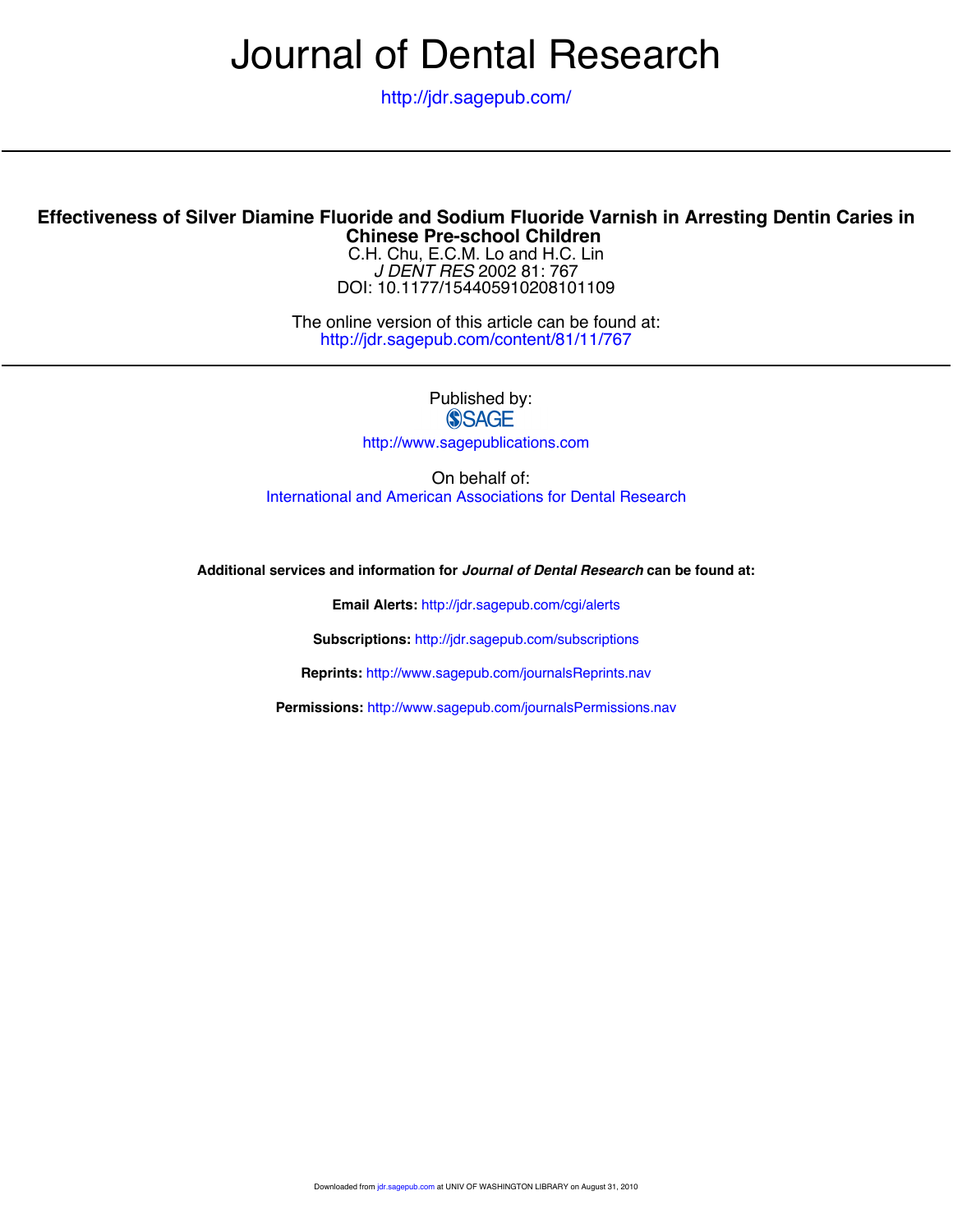### RESEARCH REPORTS

Clinical

#### C.H. Chu<sup>1</sup>, E.C.M. Lo<sup>1\*</sup>, and H.C. Lin<sup>2</sup>

1Faculty of Dentistry, The University of Hong Kong, 34 Hospital Road, Hong Kong, China; and 2Department of Preventive Dentistry, Sun Yat-sen University of Medical Sciences, Guangzhou, China; \*corresponding author, edward-lo@hku.hk

J Dent Res 81(11):767-770, 2002

#### ABSTRACT

Untreated dental caries in Chinese pre-school children is common. This prospective controlled clinical trial investigated the effectiveness of topical fluoride applications in arresting dentin caries. Three hundred seventy-five children, aged 3-5 years, with carious upper anterior teeth were divided into five groups. Children in the first and second groups received annual applications of silver diamine fluoride solution (44,800 ppm F). Sodium fluoride varnish (22,600 ppm F) was applied every three months to the lesions of children in the third and fourth groups. For children in the first and third groups, soft carious tissues were removed prior to fluoride application. The fifth group was the control. Three hundred eight children were followed for 30 months. The respective mean numbers of arrested carious tooth surfaces in the five groups were 2.5, 2.8, 1.5, 1.5, and 1.3 ( $p < 0.001$ ). Silver diamine fluoride was found to be effective in arresting dentin caries in primary anterior teeth in pre-school children.

KEY WORDS: clinical trial, fluorides, dental caries, caries arrest, preventive dentistry.

Received February 1, 2002; Last revision August 12, 2002; Accepted September 5, 2002

## Effectiveness of Silver Diamine Fluoride and Sodium Fluoride Varnish in Arresting Dentin Caries in Chinese Pre-school Children

#### **INTRODUCTION**

Caries prevalence in young children in China is very high, and most of the decayed teeth are left untreated (Wong *et al*., 2001). Innovative approaches are needed to improve this situation. It has been reported that arresting dentin caries in primary teeth is possible without restorative intervention (Mäkinen *et al*., 1995; Lo *et al*., 1998). The aim of this study was to investigate the use of topical application of fluoride to arrest dentin caries in upper primary anterior teeth in Chinese pre-school children. The first null hypothesis to be tested was that there were no differences in the effectiveness of silver diamine fluoride (SDF) solution, sodium fluoride (NaF) varnish, and water in arresting dentin caries. The second null hypothesis was that caries removal prior to fluoride application had no impact on its effectiveness in arresting caries. Intermediate 18-month results of this study have been reported (Lo *et al*., 2001). The present paper reports on the final 30-month results of this study.

#### MATERIALS & METHODS

This study was a prospective controlled clinical trial on a cohort of pre-school Chinese children. Approval from the Ethics Committee of the Faculty of Dentistry, University of Hong Kong, was obtained prior to the implementation of this study. The study site was Guangzhou in southern China. Fluoride concentration in the drinking water in Guangzhou is below 0.2 ppm. Fluoridated toothpaste is available in shops but is more expensive than non-fluoridated brands. Fluoride supplements are not available, and the dentists there rarely use topical fluoride.

A total of 375 children from 8 kindergartens and having dentin caries in the upper primary anterior teeth participated in this study. A letter was sent to the parents of these children explaining the purpose and procedures of this study. Written consent was received from the parents of all children. Oral health education was provided to all participants at the beginning of the study and reinforced regularly by the kindergarten teachers. At baseline, one trained dentist examined the children's upper incisors and canines in the kindergartens. The children's parents completed a short questionnaire at baseline and again after 24 months. The questions asked were the child's toothbrushing behavior and use of fluoride toothpaste, and parental satisfaction with the child's dental appearance and dental health.

Follow-up examinations were carried out every 6 mos after baseline by the same examiner without knowing the subjects' treatment group assignments. Caries was diagnosed at the cavitation level and explored with a sharp sickleshaped probe at the center of the cavity. A tooth surface could be recorded as sound, caries-active, caries-arrested and black, caries-arrested but not black, filled, or missing. Active caries was recorded when the probe, applied with light force, could easily penetrate the dentin. Arrested caries was recorded if the dentin could not be penetrated. A lesion involving more than one tooth surface was recorded as a single-surface lesion if the width of the extension was less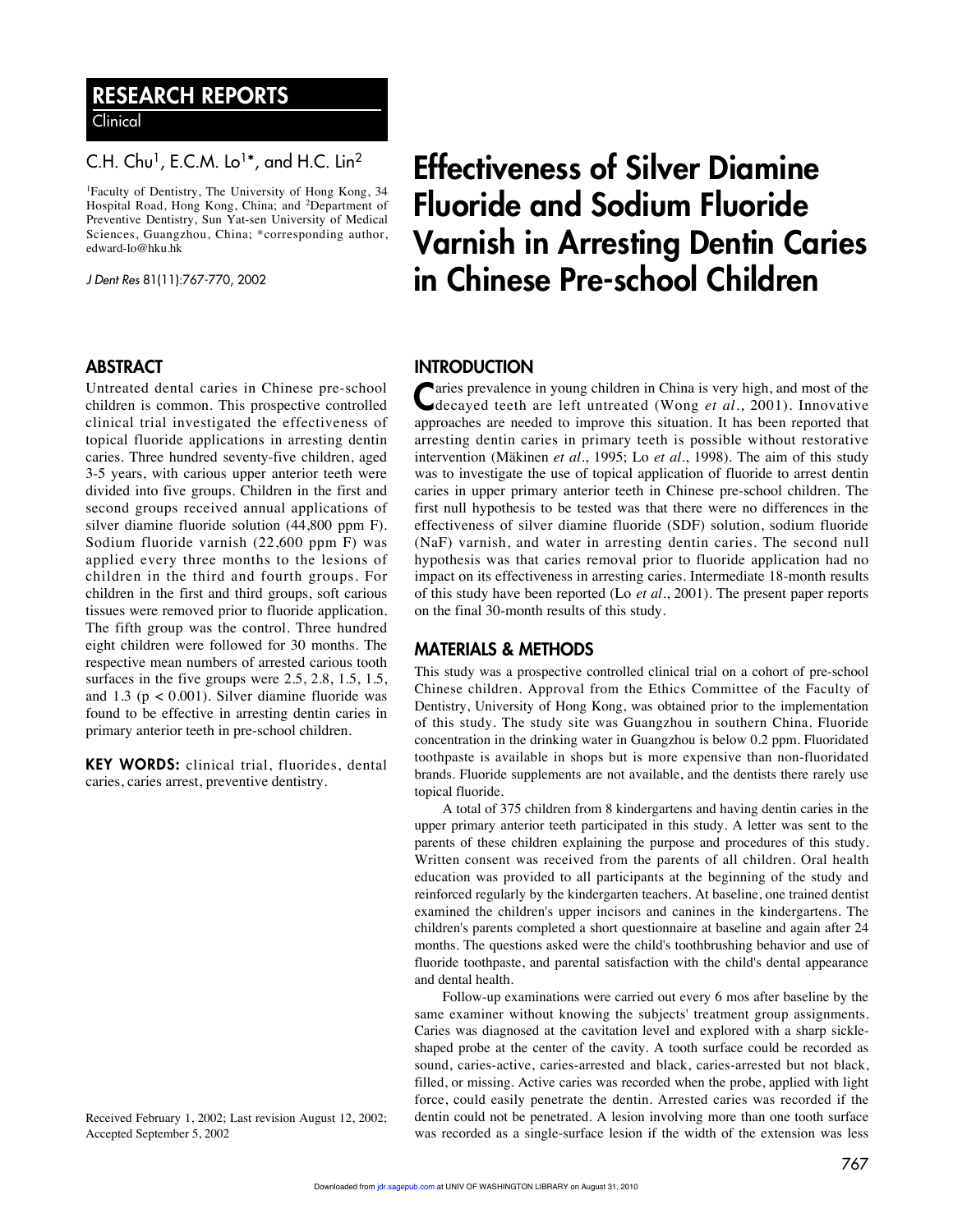Table 1. The Caries Experience and Number of Active Carious Tooth Surfaces in Upper Primary Anterior Teeth of the Study Children at the Baseline Examination (SE in parentheses)

|                    | All Children       |             |                                   | Children Available at 30 mos |             |                                   |  |
|--------------------|--------------------|-------------|-----------------------------------|------------------------------|-------------|-----------------------------------|--|
| Treatment<br>Group | No. of<br>Children | dmfs        | No. of Active<br>Carious Surfaces | No. of<br>Children           | dmfs        | No. of Active<br>Carious Surfaces |  |
| SDF + excavation   | 76                 | 4.83 (0.28) | 4.13 (0.27)                       | 61                           | 4.61 (0.29) | 3.82(0.27)                        |  |
| <b>SDF</b>         | 77                 | 5.01 (0.36) | 4.26(0.31)                        | 62                           | 5.35(0.42)  | 4.32 (0.34)                       |  |
| $NaF +$ excavation | 76                 | 4.74 (0.43) | 3.92(0.31)                        | 62                           | 4.77 (0.42) | 3.82(0.34)                        |  |
| NaF                | 73                 | 4.71 (0.41) | 3.82(0.30)                        | 61                           | 4.33(0.43)  | 3.54(0.30)                        |  |
| Control            | 73                 | 4.36 (0.33) | 3.75(0.29)                        | 62                           | 4.24 (0.36) | 3.76(0.34)                        |  |
| All groups         | 375                | 4.73 (0.16) | 3.98(0.13)                        | 308                          | 4.66 (0.17) | 3.92(0.14)                        |  |

comparison procedure was used to study the significant differences found among the five treatment groups. The level of statistical significance chosen was 0.05. Chisquare tests were used to assess the differences in the distribution of black and non-black arrested caries lesions in the five groups. Since ten pair-wise comparisons were performed, the statistical significance level was adjusted to 0.005. We performed analysis of co-variance (ANCOVA) to study the effects of selected independent variables on the number of

than one-third of the extended surface. A tooth with caries destroying more than two-thirds of the clinical crown was recorded as a retained root, and all surfaces of the tooth were recorded as missing due to caries. Pulp vitality of the teeth was also assessed. Pulpal exposure, presence of an abscess or a sinus, obvious discoloration, and premature hypermobility were taken as signs of a non-vital tooth. A 10% random sample of the children was reexamined for the assessment of intra-examiner reproducibility in all examinations.

After baseline examination, the children were sequentially allocated to one of five treatment groups, *i.e.*, the first child who came for the examination was allocated to the first group, the second child to the second group, the third to the third group, and so on. For children in the first group, the soft dentin in the caries lesions was carefully removed by means of hand instruments (excavators). Efforts were made to remove the caries along the dentin-enamel junction. Unsupported enamel was removed to render the cavity selfcleansing. Soft dentin judged to be close to pulp might be left behind. The cavities were then painted with a 38% silver diamine fluoride (SDF) solution (Saforide, Toyo Seiyaku Kasei Co. Ltd., Osaka, Japan). The fluoride application was repeated every 12 mos. Children in the second group had SDF applied to the caries lesions every 12 mos without prior removal of the carious tissues. For children in the third group, the soft dentin in the caries lesions was carefully removed, and then a 5% sodium fluoride (NaF) varnish (Duraphat, Inpharma GmbH, Cologne, Germany) was applied to the caries lesions. The fluoride varnish application was repeated every 3 mos. Children in the fourth group had fluoride varnish applied to the caries lesions every 3 mos without prior removal of the caries. Only water was painted onto the carious teeth in the last group of children. Dentists who were not involved in the examination of the children performed the treatments. No attempt was made to alter the children's access to dental care services or use of other fluoride agents, *e.g.*, fluoridated toothpaste.

#### Statistical Analysis

We performed one-way analysis of variance (ANOVA) to assess the differences found among the five treatment groups regarding the children's mean age, dmfs scores and number of decayed tooth surfaces of the upper anterior teeth, and number of non-vital teeth at the baseline examination. Intra-examiner reproducibility at the tooth surface level in each examination was measured by the Kappa statistic. ANOVA was also used to assess the differences among the five treatment groups in the number of new and arrested carious tooth surfaces of the upper anterior teeth, and the increment of nonvital teeth at each follow-up examination. Scheffé's multiplearrested caries found at the 30-month examination. These variables included kindergarten, gender, receipt of other dental care during the study, baseline caries experience of upper anterior teeth, treatment group assignment, brushing habit at baseline and at 24 mos, use of fluoride toothpaste at baseline and at 24 mos, and caries experience of primary molars at 30 mos.

#### RESULTS

A total of 375 children, 209 boys (56%) and 166 girls (44%), with a mean age of 4.0 yrs  $(SD = 0.8)$  attended the baseline examination. A total of 308 children attended the 30-month examination, giving an overall drop-out rate of 18%. The subject drop-out rates in the first to fifth treatment groups were 20%, 19%, 18%, 16%, and 15%, respectively ( $\chi^2$  test, p > 0.05). Intra-examiner reproducibility was very good throughout the study. The values of the Kappa statistic for the duplicate examinations were at least 0.95 for the baseline and follow-up examinations.

The mean baseline dmfs score of the upper anterior teeth of the 308 children who were followed up for 30 mos was 4.66 (Table 1). Their mean number of tooth surfaces with active caries at baseline was 3.92. The differences in the above parameters between the initial group of 375 children and the 308 children who remained in the study were not statistically significant ( $p > 0.05$ ). There were also no statistically significant differences (ANOVA,  $p > 0.05$ ) among the five groups of children in any of the above parameters. Slightly more than half (55%) of the 308 children at baseline claimed that they brushed their teeth at least once a day. The majority of the parents, 73%, reported that their children used fluoridated toothpaste. There were no statistically significant differences among the five groups of children in their toothbrushing behavior ( $\chi^2$  test, p > 0.05) or the use of fluoridated toothpaste  $(y^2 \text{ test}, p > 0.05)$ .

A total of 318 questionnaires was collected at the 24-month follow-up. Results showed that 80% of the children brushed their teeth at least once a day, and 91% used fluoridated toothpaste. There were no statistically significant differences among the five groups of children in the above behavior  $(\chi^2)$ test,  $p > 0.05$ ). However, there was a significant improvement in brushing behavior (McNemar test,  $p < 0.001$ ) and in the use of fluoride toothpaste (McNemar test,  $p < 0.001$ ), compared with the baseline findings.

At the 30-month examination, there were statistically significant differences in the mean number of arrested carious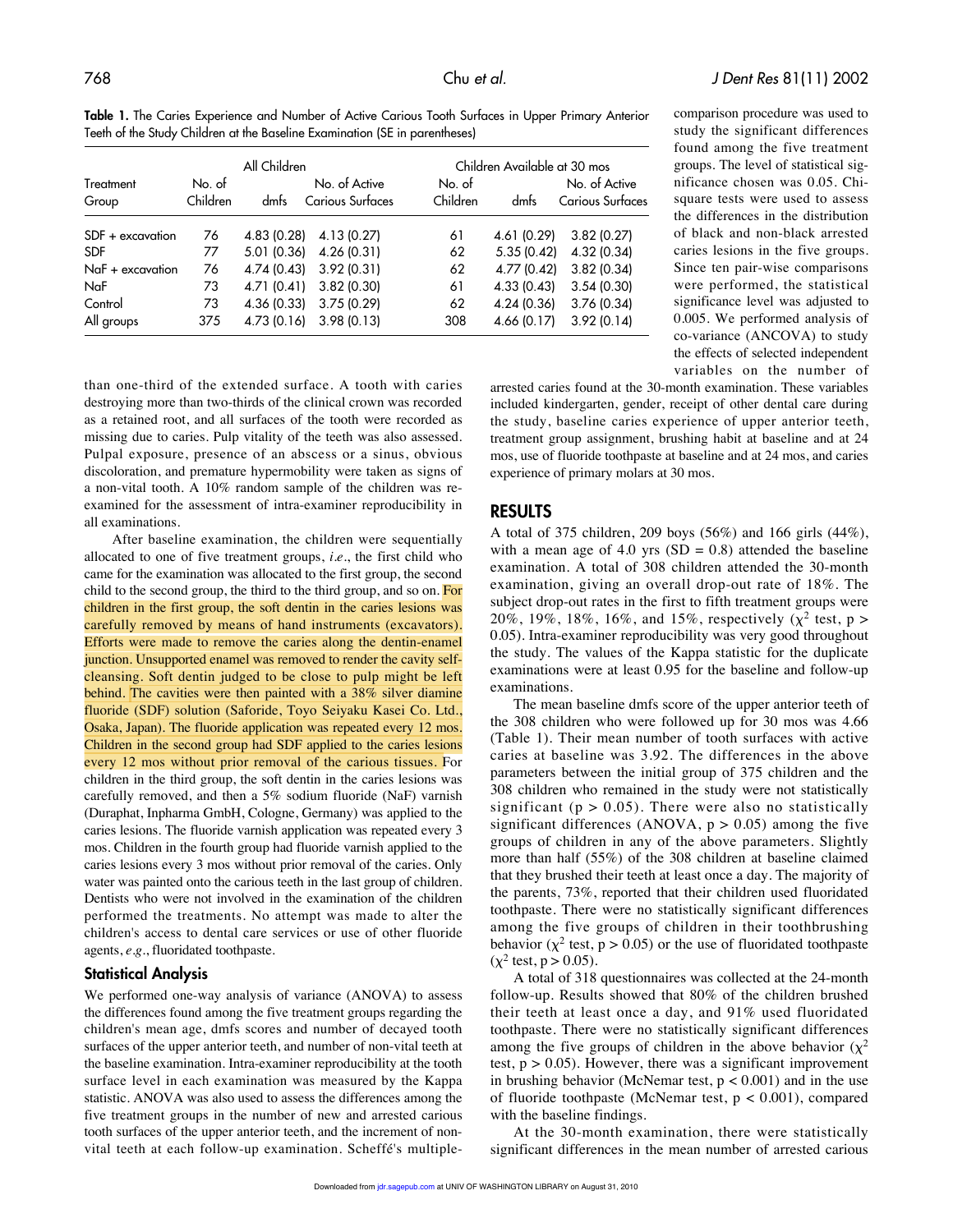tooth surfaces among the five treatment groups (Table 2). Children who received an annual application of SDF had more arrested caries lesions in their upper anterior teeth than did the children in other groups  $(ANOVA, p < 0.001)$ . They also had a higher proportion of their arrested caries appearing black  $(\chi^2 \text{ test}, p < 0.001)$  than did the other children. Children in the control group developed more new caries lesions in their upper anterior teeth (ANOVA, p < 0.001) than did children receiving SDF and NaF varnish.

Table 2. Mean Number of New Caries Surfaces, Arrested Caries Surfaces, and Non-vital Teeth in the Upper Anterior Teeth of the Children at the 30-month Examination According to Treatment Group (SE in parentheses)

| <b>Treatment Group</b>  | No. of<br>Children | New Caries<br>Surfaces                 | Arrested<br><b>Caries Surfaces</b> | % Arrested<br>Caries, Black  | Non-vital Teeth          |
|-------------------------|--------------------|----------------------------------------|------------------------------------|------------------------------|--------------------------|
| SDF + excavation        | 61                 | $0.26(0.09)^{b}$                       | $2.49(0.27)^c$                     | 100 <sup>e</sup>             | 0.13(0.05)               |
| <b>SDF</b>              | 62                 | $0.47(0.11)^{b}$                       | $2.82$ (0.30) <sup>c</sup>         | 100 <sup>e</sup>             | 0.23(0.06)               |
| NaF + excavation        | 62                 | 0.89(0.20)                             | $1.45(0.19)^d$                     | 269                          | 0.26(0.07)               |
| NaF                     | 61                 | $0.70(0.12)^{b}$                       | $1.54(0.27)^d$                     | 66 <sup>†</sup>              | 0.21(0.08)               |
| Control<br>Significance | 62                 | $1.58(0.25)$ <sup>a</sup><br>p < 0.001 | $1.27(0.19)^d$<br>p < 0.001        | 42 <sup>†</sup><br>p < 0.001 | 0.15(0.02)<br>$p = 0.56$ |

Multiple comparisons:  $a > b$ ;  $c > d$ ;  $e > f > g$ .

There were no statistically significant differences in the increment of non-vital teeth among the five groups of children. No adverse side-effects such as discoloration or damage to the gingival tissues were observed.

No significant changes in parental satisfaction with their child's dental appearance and dental health after 24 mos were found among the five groups of children (McNemar test, p < 0.05). The presence of decayed anterior teeth was the main reason given by the parents as to why they were dissatisfied with their child's dental appearance or dental health. The presence of darkened teeth was mentioned by around 7% of the parents only. About two-fifths of the children had received other dental care during the study period. The vast majority of these treatments were performed on primary molars and were unrelated to the teeth involved in this study. In fact, only 12 out of the 308 children had received fillings in their upper anterior teeth. Results of the ANCOVA showed that children with a higher baseline caries experience in their upper anterior teeth, those having received SDF applications, and those who brushed their teeth more often had significantly more arrested carious tooth surfaces at the 30 month examination (Table 3).

SDF application, which is rather insoluble. In this study, only the upper primary incisors and canines were involved, because caries in the three- to four-year-old Chinese children was mainly found in these teeth (Wong *et al*., 1997). Whether the same outcome will be found in other tooth types needs further investigation.

The second null hypothesis of this study is not rejected by the 30-month findings, because there is no evidence to show that removal of carious tissues prior to application of the fluoride agents has an effect on their ability to arrest dentin caries. No statistically significant differences in the mean number of arrested carious tooth surfaces after 30 mos were found between children who had their caries excavated prior to SDF application and those who had not  $(95\% \text{ CI} = 0.75 \text{ to}$ -1.42). The finding for NaF varnish was similar (95% CI =  $0.04$ ) to -2.12). The present study findings do not support the assumption that caries removal prior to fluoride treatment is advantageous because the bacterial load in the caries lesion is reduced (Fusayama, 1979; Weerheijm and Groen, 1999). Despite this, caries removal prior to the application of sodium fluoride varnish in this study reduced the proportion of the arrested caries lesion that had become black. This may be a better outcome in terms of esthetics. However, excavating the

#### **DISCUSSION**

The first null hypothesis of this study is not supported by the 30 month results. It was found that an annual application of a 38% SDF solution was more effective in hardening or arresting dentin caries in upper anterior primary teeth than the application of a 5% NaF varnish at three-month intervals or a placebo. This is consistent with the earlier study findings after 18 mos (Lo *et al*., 2001). This is also in agreement with the observations of other researchers in China (Li, 1984), Japan (Moritani *et al*., 1970; Yamaga *et al*., 1972), and Australia (Gotjamanos, 1996). A possible mechanism proposed by Yamaga *et al*. (1972) is the formation of silver phosphate on the tooth surface after

Table 3. Results of Analysis of Covariance (ANCOVA) on the Number of Arrested Carious Tooth Surfaces Found at the 30-month Examination (n = 308)

| Independent Variable            | Estimate | <b>SE</b> | P value | Multiple Comparison           |
|---------------------------------|----------|-----------|---------|-------------------------------|
| Treatment group                 |          |           | < 0.001 |                               |
| SDF+caries removal (1)          | 1.12     | 0.32      |         | $(2)$ > $(3)$ , $(4)$ , $(5)$ |
| SDF (2)                         | 1.38     | 0.33      |         | $(1)$ > $(3)$ , $(5)$         |
| NaF+caries removal (3)          | 0.07     | 0.32      |         |                               |
| Naf(4)                          | 0.33     | 0.33      |         |                               |
| Water $(5)^\alpha$              |          |           |         |                               |
| Toothbrushing at 24 mos         |          |           | 0.003   |                               |
| Twice daily (1)                 | 3.70     | 1.30      |         | (1), (3) > (4)                |
| Once daily (2)                  | 3.11     | 1.30      |         |                               |
| Occasionally (3)                | 3.66     | 1.30      |         |                               |
| No brushing $(4)^\alpha$        |          |           |         |                               |
| Baseline dmfs of anterior teeth | 0.24     | 0.03      | < 0.001 |                               |
| (Intercept)                     | $-3.24$  | 1.34      | 0.910   |                               |

F-value = 11.59;  $df = 8$ , 298; p < 0.001;  $R^2 = 0.24$ .

Reference category.